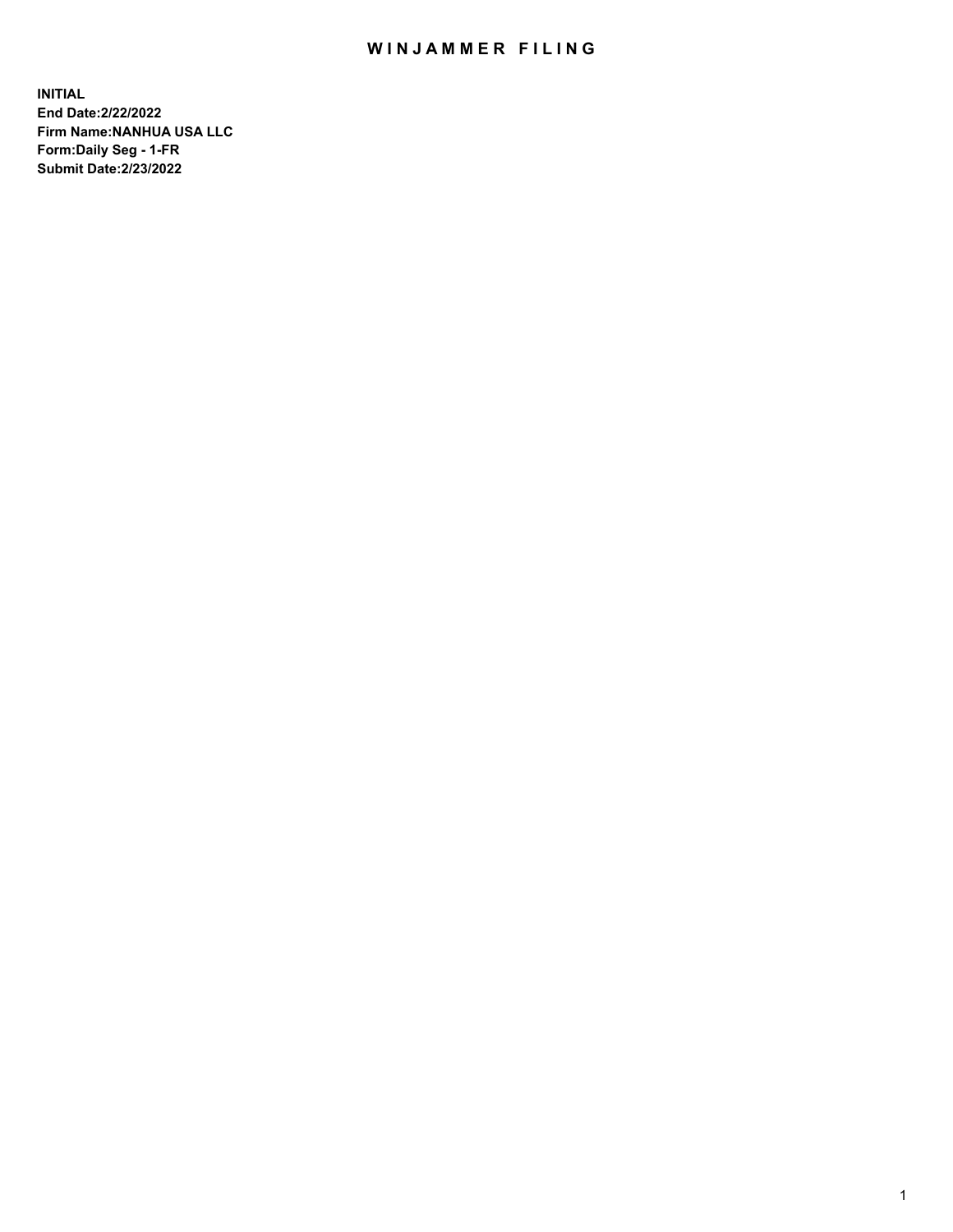## **INITIAL End Date:2/22/2022 Firm Name:NANHUA USA LLC Form:Daily Seg - 1-FR Submit Date:2/23/2022 Daily Segregation - Cover Page**

Name of Company **NANHUA USA LLC** [0010] Contact Name **Tracy Yuan** [0040] Contact Phone Number **+1 (312) 526-3930** [0060] Contact Email Address **tracy.yuan@nanhua-usa.com** [0065] FCM's Customer Segregated Funds Residual Interest Target (choose one): a. Minimum dollar amount: ; or **3,500,000** [8930] b. Minimum percentage of customer segregated funds required:% ; or **0** [8940] c. Dollar amount range between:and; or **0** [8950] **0** [8951] d. Percentage range of customer segregated funds required between:% and%. **0** [8960] **0** [8961] FCM's Customer Secured Amount Funds Residual Interest Target (choose one): a. Minimum dollar amount: ; or **100,000** [8970] b. Minimum percentage of customer secured funds required:% ; or **0** [8980] c. Dollar amount range between:and; or **0** [8990] **0** [8991] d. Percentage range of customer secured funds required between:% and%. **0** [9000] **0** [9001] FCM's Cleared Swaps Customer Collateral Residual Interest Target (choose one): a. Minimum dollar amount: ; or **0** [9010] b. Minimum percentage of cleared swaps customer collateral required:% ; or **0** [9020] c. Dollar amount range between:and; or **0** [9030] **0** [9031] d. Percentage range of cleared swaps customer collateral required between:% and%. **0** [9040] **0** [9041]

Attach supporting documents CH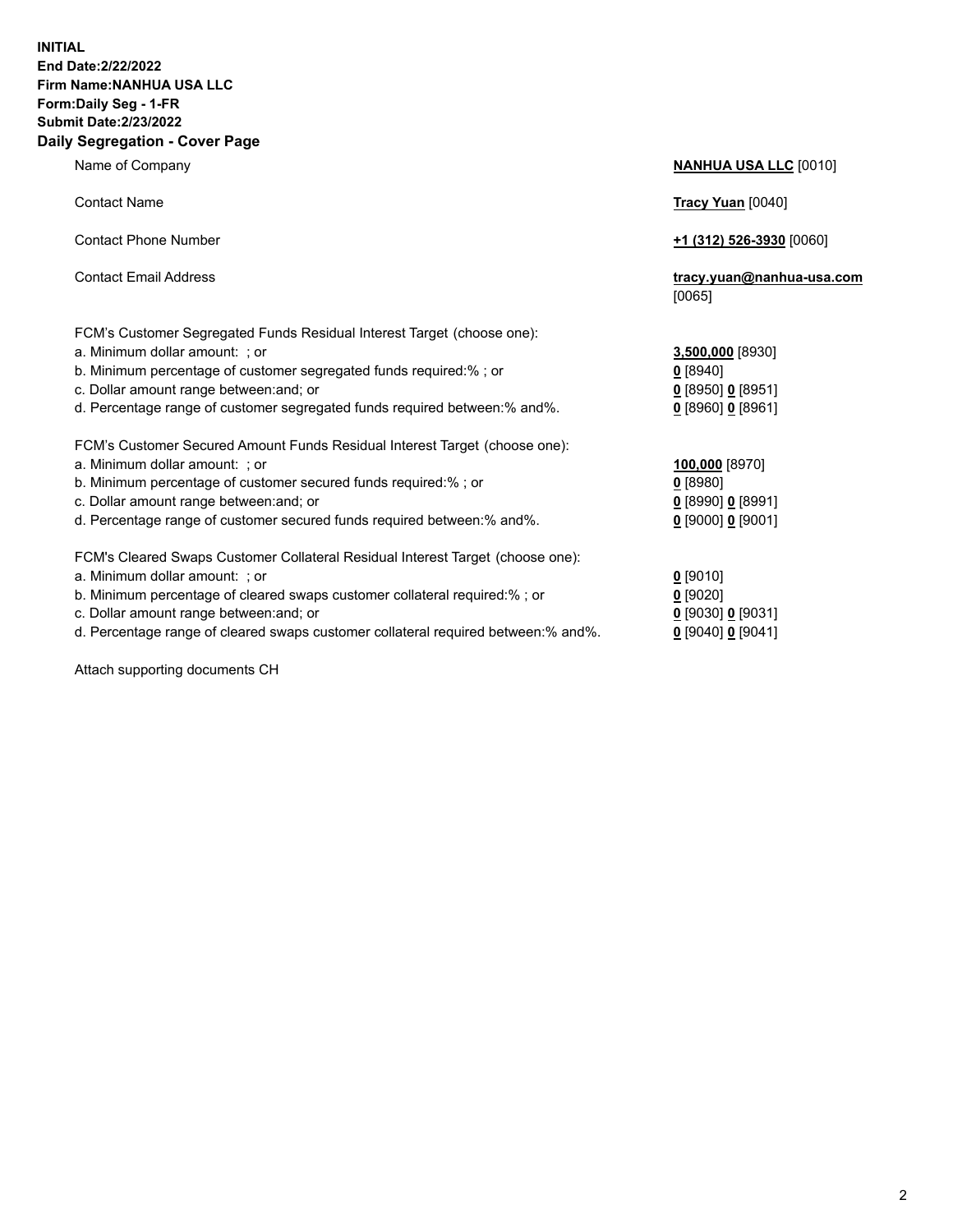**INITIAL End Date:2/22/2022 Firm Name:NANHUA USA LLC Form:Daily Seg - 1-FR Submit Date:2/23/2022**

## **Daily Segregation - Secured Amounts**

|     | Foreign Futures and Foreign Options Secured Amounts                                                        |                         |
|-----|------------------------------------------------------------------------------------------------------------|-------------------------|
|     | Amount required to be set aside pursuant to law, rule or regulation of a foreign                           | $0$ [5605]              |
|     | government or a rule of a self-regulatory organization authorized thereunder                               |                         |
| 1.  | Net ledger balance - Foreign Futures and Foreign Option Trading - All Customers                            |                         |
|     | A. Cash                                                                                                    | 340,297 [5615]          |
|     | B. Securities (at market)                                                                                  | $0$ [5617]              |
| 2.  | Net unrealized profit (loss) in open futures contracts traded on a foreign board of trade                  | $0$ [5625]              |
| 3.  | Exchange traded options                                                                                    |                         |
|     | A. Market value of open option contracts purchased on a foreign board of trade                             | $0$ [5635]              |
|     | B. Market value of open contracts granted (sold) on a foreign board of trade                               | $0$ [5637]              |
| 4.  | Net equity (deficit) (add lines 1. 2. and 3.)                                                              | 340,297 [5645]          |
| 5.  |                                                                                                            |                         |
|     | Account liquidating to a deficit and account with a debit balances - gross amount                          | $0$ [5651]              |
|     | Less: amount offset by customer owned securities                                                           | $Q$ [5652] $Q$ [5654]   |
| 6   | Amount required to be set aside as the secured amount - Net Liquidating Equity                             | 340,297 [5655]          |
|     | Method (add lines 4 and 5)                                                                                 |                         |
| 7.  | Greater of amount required to be set aside pursuant to foreign jurisdiction (above) or line                | 340,297 [5660]          |
|     | 6.                                                                                                         |                         |
|     | FUNDS DEPOSITED IN SEPARATE REGULATION 30.7 ACCOUNTS                                                       |                         |
| 1.  | Cash in Banks                                                                                              |                         |
|     | A. Banks located in the United States                                                                      | 644,509 [5700]          |
|     | B. Other banks qualified under Regulation 30.7                                                             | 0 [5720] 644,509 [5730] |
| 2.  | Securities                                                                                                 |                         |
|     | A. In safekeeping with banks located in the United States                                                  | $0$ [5740]              |
|     | B. In safekeeping with other banks qualified under Regulation 30.7                                         | 0 [5760] 0 [5770]       |
| 3.  | Equities with registered futures commission merchants                                                      |                         |
|     | A. Cash                                                                                                    | $0$ [5780]              |
|     | <b>B.</b> Securities                                                                                       | $0$ [5790]              |
|     | C. Unrealized gain (loss) on open futures contracts                                                        | $0$ [5800]              |
|     | D. Value of long option contracts                                                                          | $0$ [5810]              |
|     | E. Value of short option contracts                                                                         | 0 [5815] 0 [5820]       |
| 4.  | Amounts held by clearing organizations of foreign boards of trade                                          |                         |
|     | A. Cash                                                                                                    | $0$ [5840]              |
|     | <b>B.</b> Securities                                                                                       | $0$ [5850]              |
|     | C. Amount due to (from) clearing organization - daily variation                                            | $0$ [5860]              |
|     | D. Value of long option contracts                                                                          | $0$ [5870]              |
|     | E. Value of short option contracts                                                                         | 0 [5875] 0 [5880]       |
| 5.  | Amounts held by member of foreign boards of trade                                                          |                         |
|     | A. Cash                                                                                                    | 51,480 [5900]           |
|     | <b>B.</b> Securities                                                                                       |                         |
|     |                                                                                                            | $0$ [5910]              |
|     | C. Unrealized gain (loss) on open futures contracts                                                        | $0$ [5920]              |
|     | D. Value of long option contracts                                                                          | $0$ [5930]              |
|     | E. Value of short option contracts                                                                         | 0 [5935] 51,480 [5940]  |
| 6.  | Amounts with other depositories designated by a foreign board of trade                                     | $0$ [5960]              |
| 7.  | Segregated funds on hand                                                                                   | $0$ [5965]              |
| 8.  | Total funds in separate section 30.7 accounts                                                              | 695,989 [5970]          |
| 9.  | Excess (deficiency) Set Aside for Secured Amount (subtract line 7 Secured Statement<br>Page 1 from Line 8) | 355,692 [5680]          |
| 10. | Management Target Amount for Excess funds in separate section 30.7 accounts                                | 100,000 [5980]          |
| 11. | Excess (deficiency) funds in separate 30.7 accounts over (under) Management Target                         | <b>255,692</b> [5985]   |
|     |                                                                                                            |                         |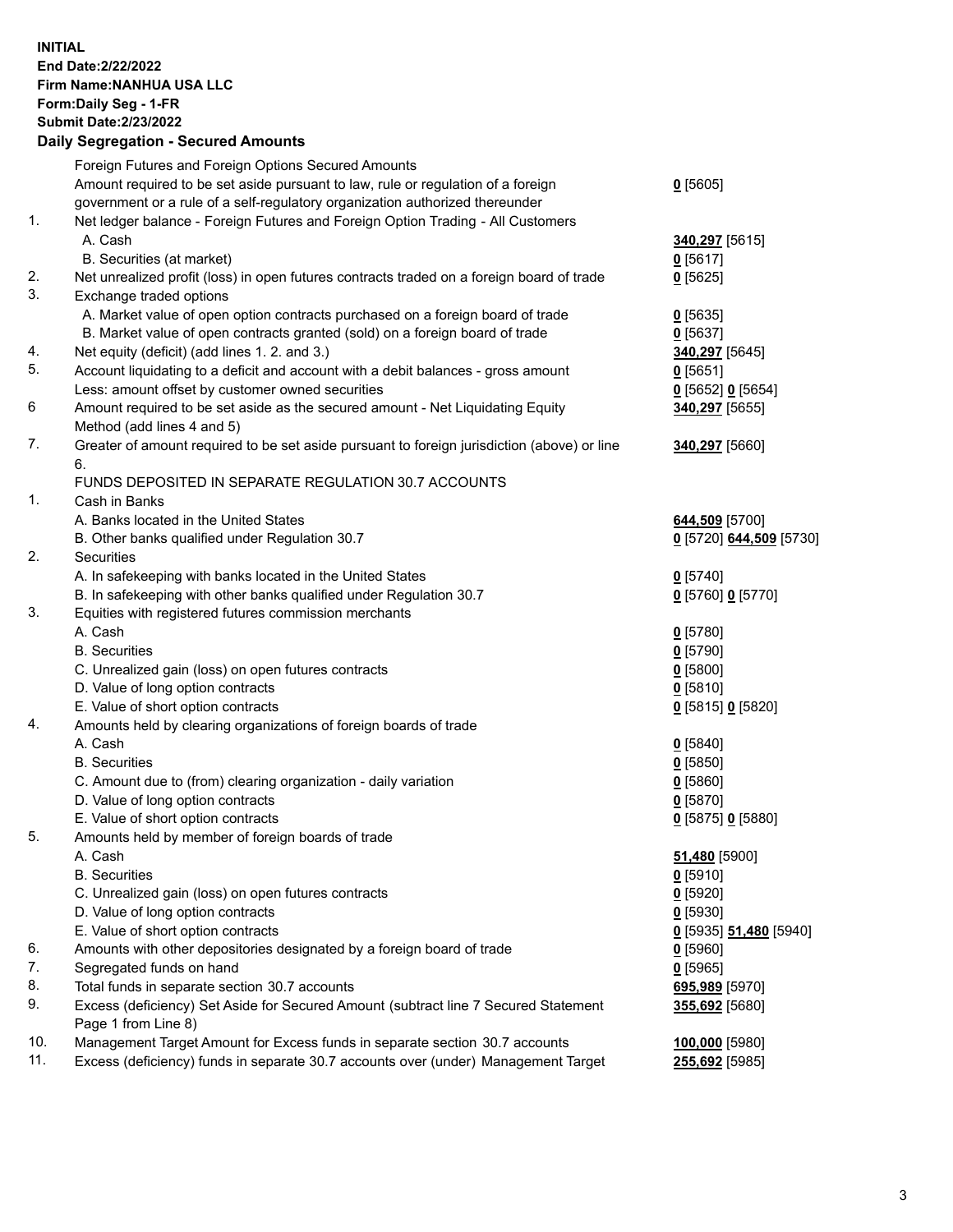| <b>INITIAL</b> | End Date: 2/22/2022<br>Firm Name: NANHUA USA LLC<br>Form: Daily Seg - 1-FR<br><b>Submit Date: 2/23/2022</b><br>Daily Segregation - Segregation Statement |                         |
|----------------|----------------------------------------------------------------------------------------------------------------------------------------------------------|-------------------------|
|                | SEGREGATION REQUIREMENTS (Section 4d(2) of the CEAct)                                                                                                    |                         |
| $\mathbf{1}$ . | Net ledger balance                                                                                                                                       |                         |
|                | A. Cash                                                                                                                                                  | 301,100,409 [5000]      |
|                | B. Securities (at market)                                                                                                                                | <u>1,983,347</u> [5010] |
| 2.             | Net unrealized profit (loss) in open futures contracts traded on a contract market                                                                       | -96,441,872 [5020]      |
| 3.             | Exchange traded options                                                                                                                                  |                         |
|                | A. Market value of open option contracts purchased on a contract market                                                                                  | 2,919,866 [5030]        |
|                | B. Market value of open option contracts granted (sold) on a contract market                                                                             | -7,169,984 [5040]       |
| 4.             | Net Equity (deficit) (add lines 1, 2, and 3)                                                                                                             | 202,391,766 [5050]      |
| 5.             | Accounts liquidating to a deficit and accounts with                                                                                                      |                         |
|                | debit balances - gross amount                                                                                                                            | $0$ [5060]              |
|                | Less: amount offset by customer owned securities                                                                                                         | $0$ [5070] 0 [5080]     |
| 6.             | Amount required to be segregated (add lines 4 and 5)                                                                                                     | 202,391,766 [5090]      |
|                | FUNDS IN SEGREGATED ACCOUNTS                                                                                                                             |                         |
| 7.             | Deposited in segregated funds bank accounts                                                                                                              |                         |
|                | A. Cash                                                                                                                                                  | 36,330,136 [5100]       |
|                | B. Securities representing investment of customers' funds (at market)                                                                                    | $0$ [5110]              |
|                | C. Securities held for particular customers or option customers in lieu of cash (at                                                                      | $0$ [5120]              |
|                | market)                                                                                                                                                  |                         |
| 8.             | Margins on deposit with derivatives clearing organizations of contract markets                                                                           |                         |
|                | A. Cash                                                                                                                                                  | 187, 129, 267 [5130]    |
|                | B. Securities representing investment of customers' funds (at market)                                                                                    | $0$ [5140]              |
|                | C. Securities held for particular customers or option customers in lieu of cash (at                                                                      | 1,983,347 [5150]        |
| 9.             | market)                                                                                                                                                  |                         |
| 10.            | Net settlement from (to) derivatives clearing organizations of contract markets<br>Exchange traded options                                               | -4,619,596 [5160]       |
|                | A. Value of open long option contracts                                                                                                                   | 2,919,866 [5170]        |
|                | B. Value of open short option contracts                                                                                                                  | -7,169,984 [5180]       |
| 11.            | Net equities with other FCMs                                                                                                                             |                         |
|                | A. Net liquidating equity                                                                                                                                | $0$ [5190]              |
|                | B. Securities representing investment of customers' funds (at market)                                                                                    | $0$ [5200]              |
|                | C. Securities held for particular customers or option customers in lieu of cash (at                                                                      | $0$ [5210]              |
|                | market)                                                                                                                                                  |                         |
| 12.            | Segregated funds on hand                                                                                                                                 | $0$ [5215]              |
| 13.            | Total amount in segregation (add lines 7 through 12)                                                                                                     | 216,573,036 [5220]      |
| 14.            | Excess (deficiency) funds in segregation (subtract line 6 from line 13)                                                                                  | 14,181,270 [5230]       |
| 15.            | Management Target Amount for Excess funds in segregation                                                                                                 | 3,500,000 [5240]        |
| 16.            | Excess (deficiency) funds in segregation over (under) Management Target Amount                                                                           | 10,681,270 [5250]       |
|                | <b>Excess</b>                                                                                                                                            |                         |